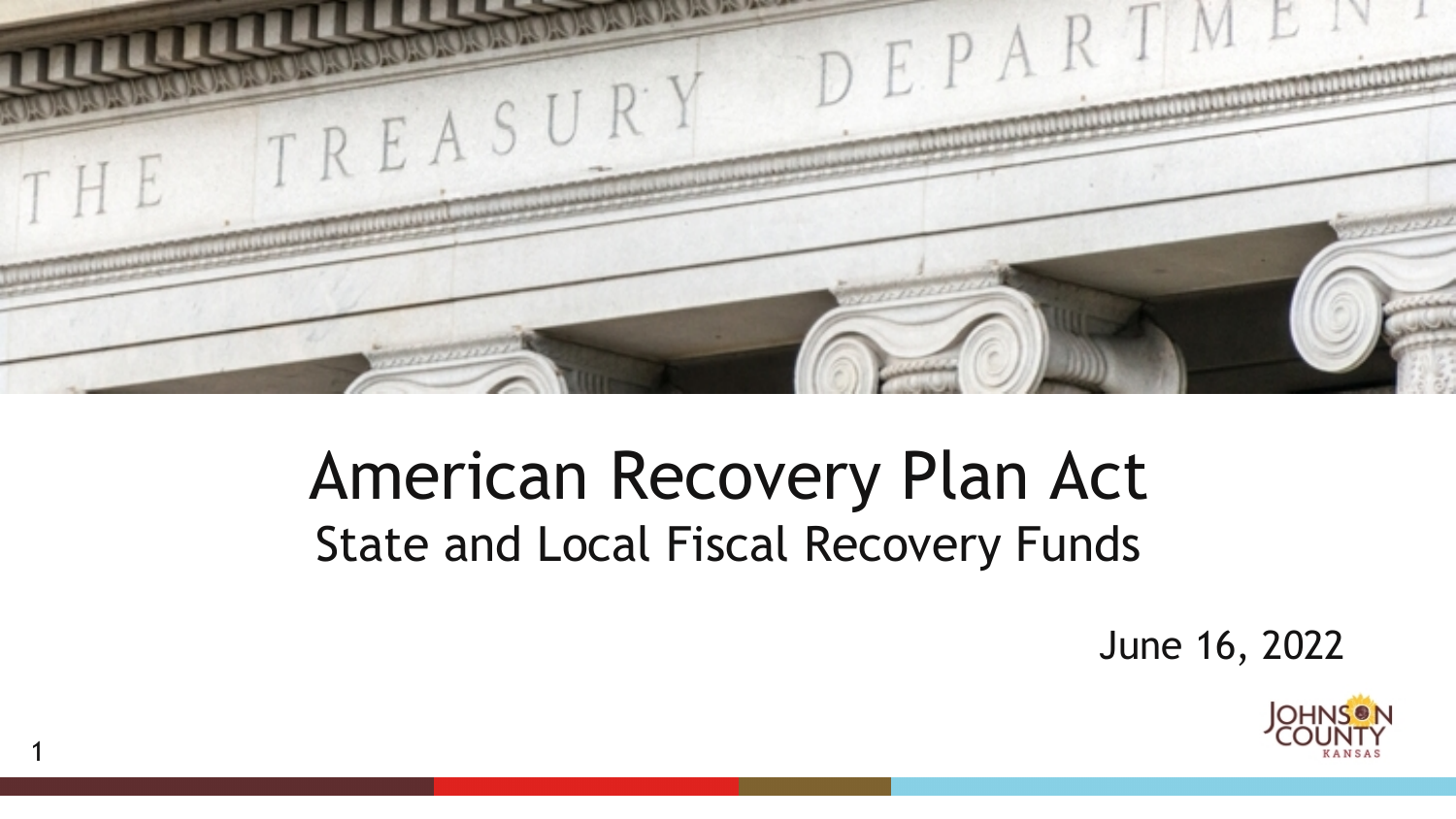## SLFRF - \$65.1 billion

of direct, flexible aid for every county

## Johnson County - \$117,009,332

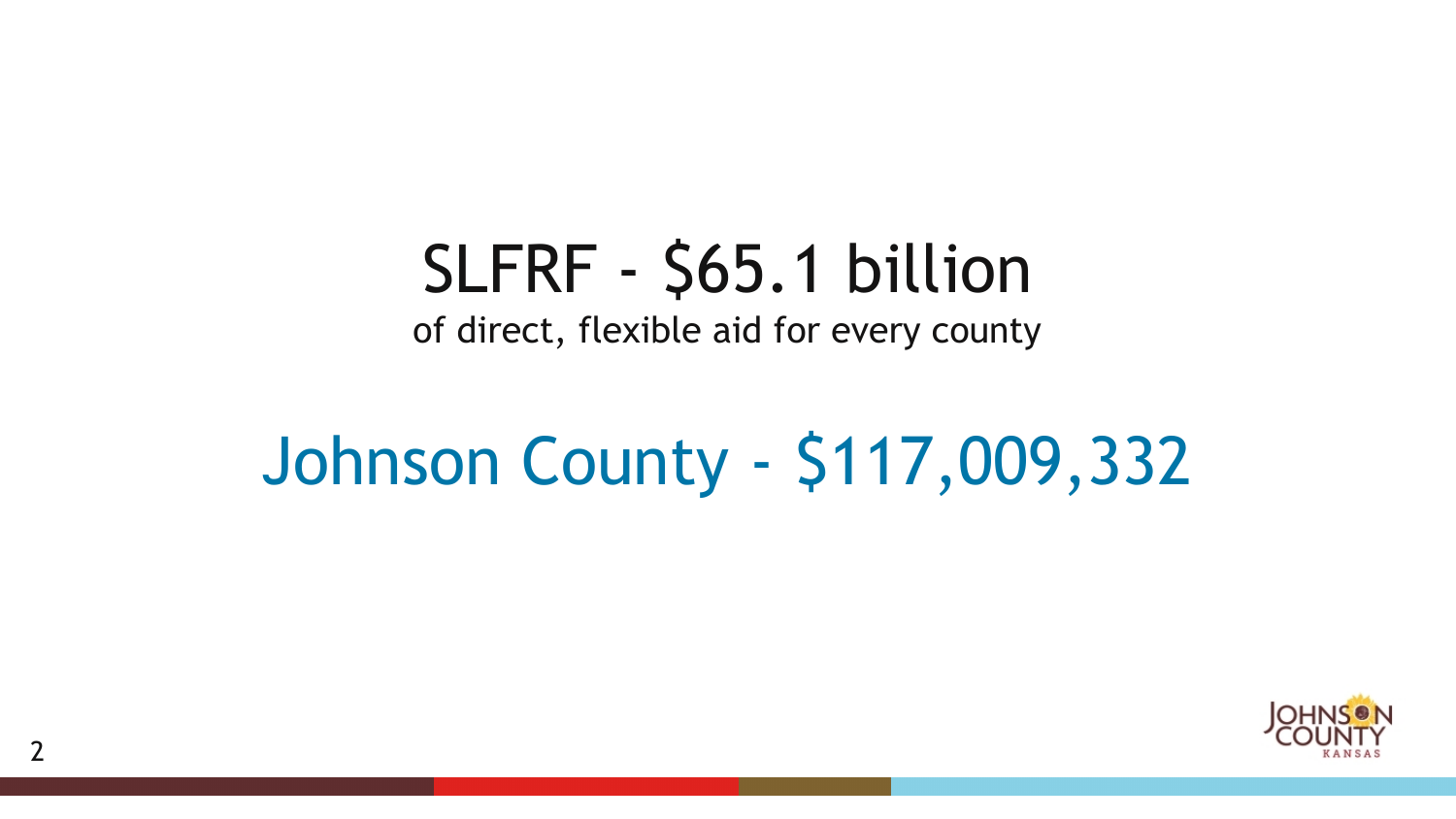## Allowable uses of Recovery Funds, per U.S. Treasury Guidance



### **Support Public Health Response**

Fund COVID-19 mitigation efforts, medical expenses, behavioral healthcare, and certain public health and safety staff



#### **Replace Public Sector Revenue Loss**

Use funds to provide government services to the extent of the reduction in revenue experienced due to the pandemic



#### **Water and Sewer Infrastructure**

Make necessary investments to improve access to clean drinking water and invest in wastewater and stormwater infrastructure



### **Address Negative Economic Impacts**

Respond to economic harms to workers, families, small businesses, impacted industries, and the public sector



#### **Premium Pay for Essential Workers**

Offer additional support to those who have and will bear the greatest health risks because of their service in critical infrastructure sectors



#### **Broadband Infrastructure**

Make necessary investments to provide unserved or underserved locations with new or expanded broadband access

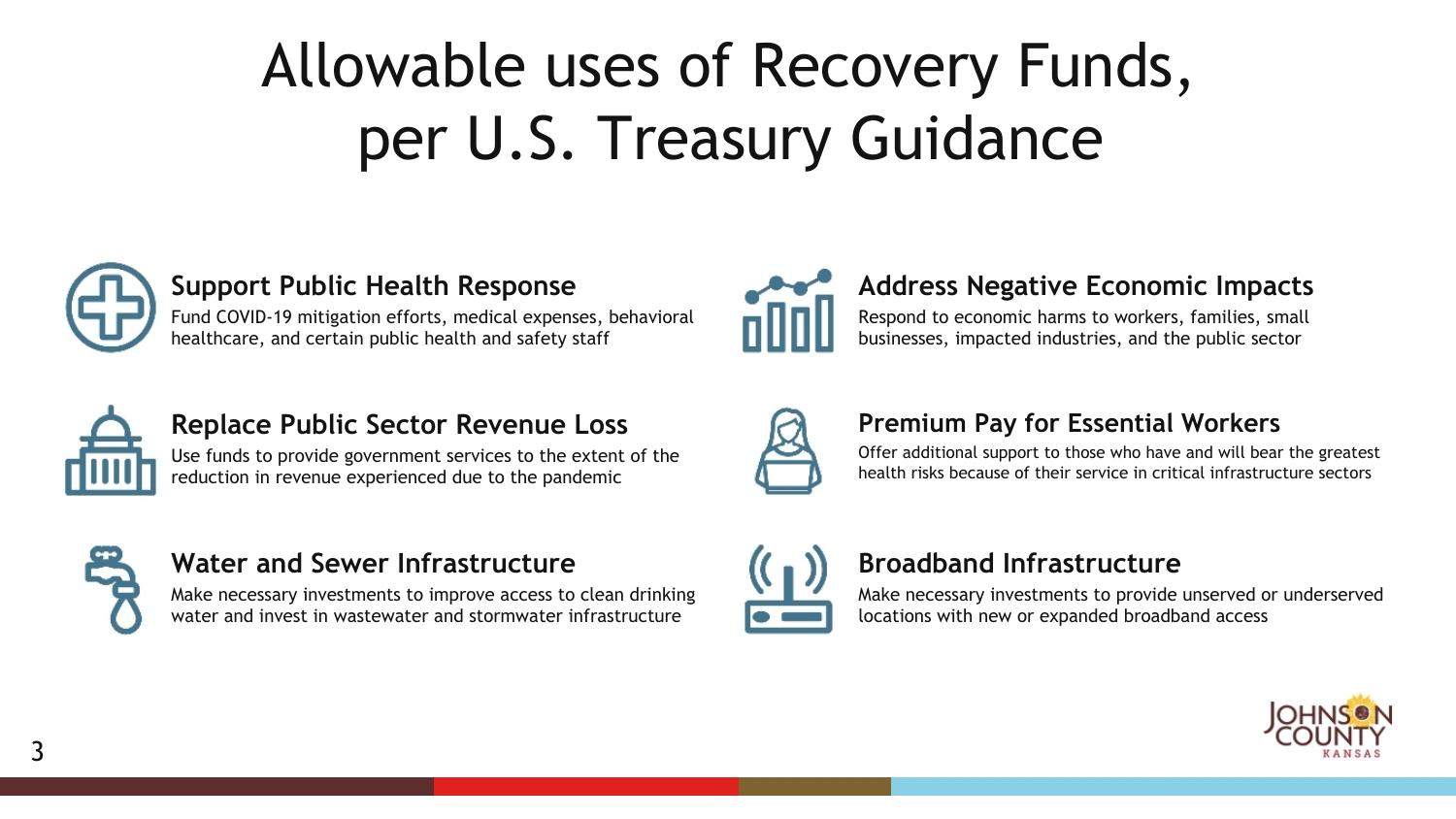**Treasury urges state and local governments to continue to use SLFRF funds to confront the most pressing challenges that our economy and communities face:**

 **Expanding the workforce** and providing competitive wages, expanding access to affordable **housing** , and **keeping our families and communities safe** .

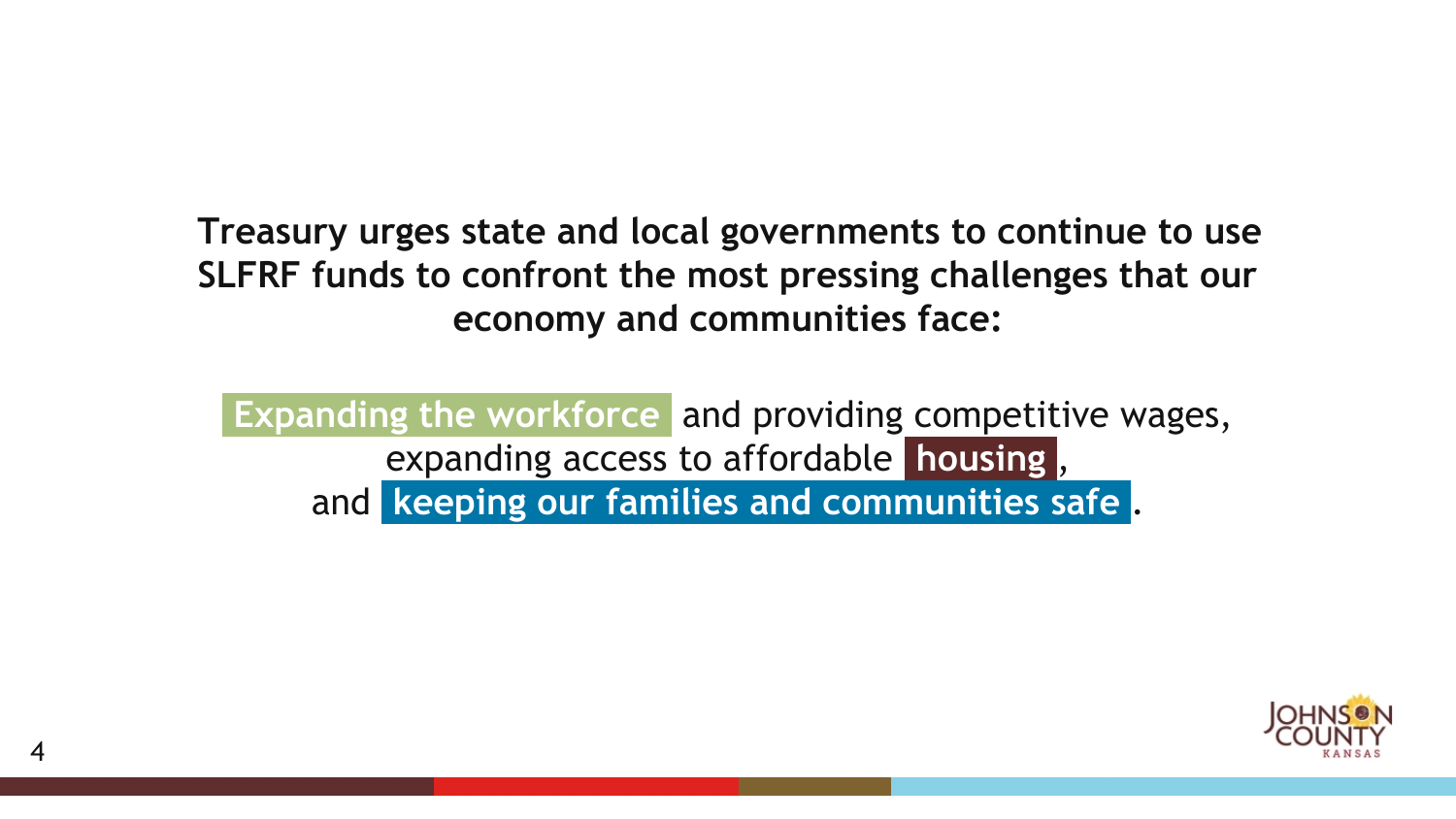

# Using SLFRF funds to make up lost revenue

- Counties may use lost revenue for general govt. services up to the revenue loss amount
	- Either the standard allowance amount of \$10 million, OR
	- Amount calculated using Treasury's formula provided in the Final Rule
- Includes services generally provided by a government, such as:
	- School/hospital construction
	- Infrastructure (I.e. road construction/maintenance)
	- Health services
	- Public safety services (including vehicle purchases)
	- Environmental remediation
	- General government administration
- Revenue loss funding is more flexible, can be used for a broad range of government services

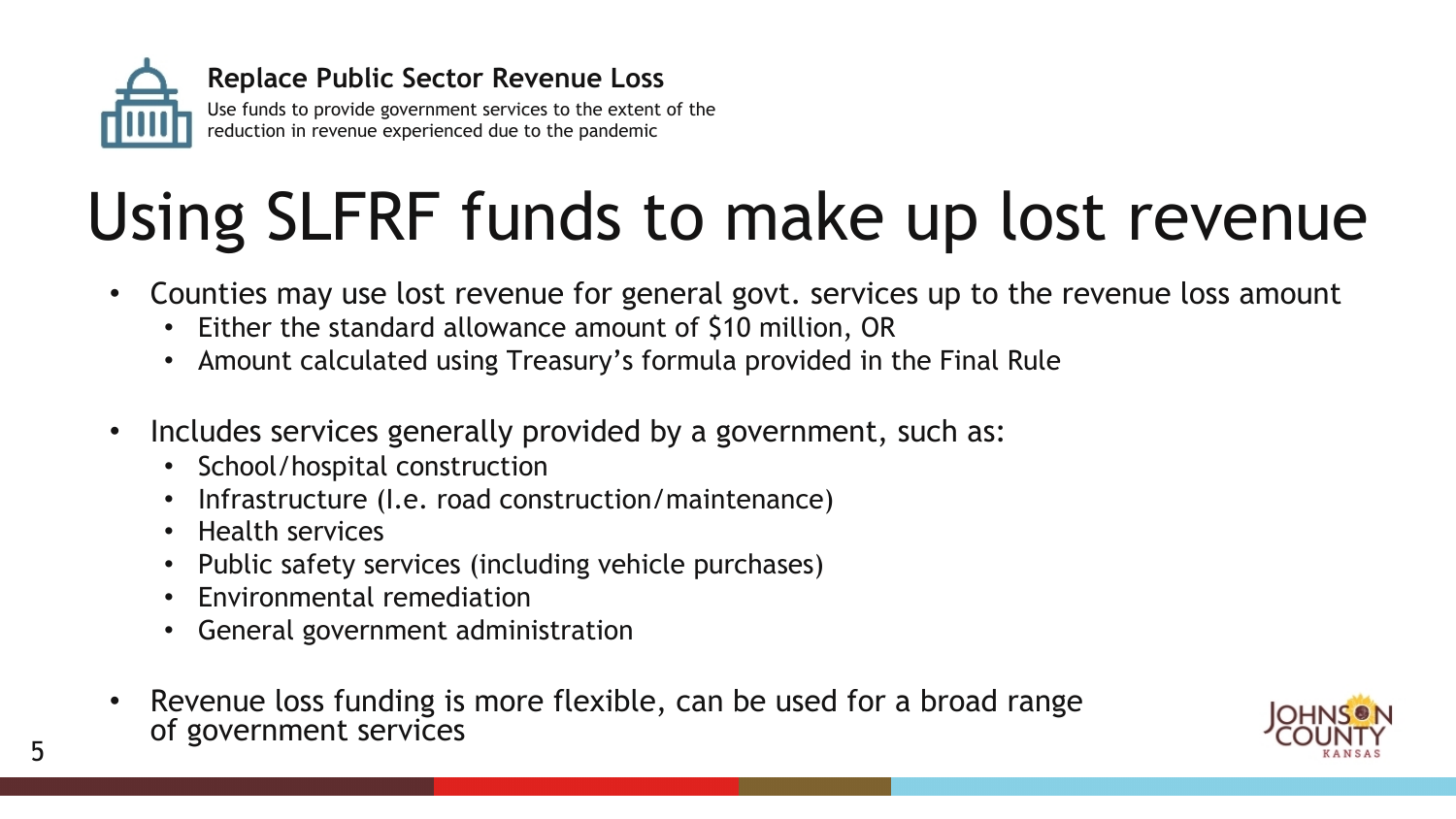### NON-ELIGIBILE uses of revenue recoupment

- Rainy day funds/reserves
- Debt services
- Extraordinary pension contributions
- Settlement agreement, judgement, consent decrees, judicially confirmed debt
- Activity conflicting with CDC-aligned COVID-19 mitigation
- Violations of award terms and conditions or conflict of interest requirements

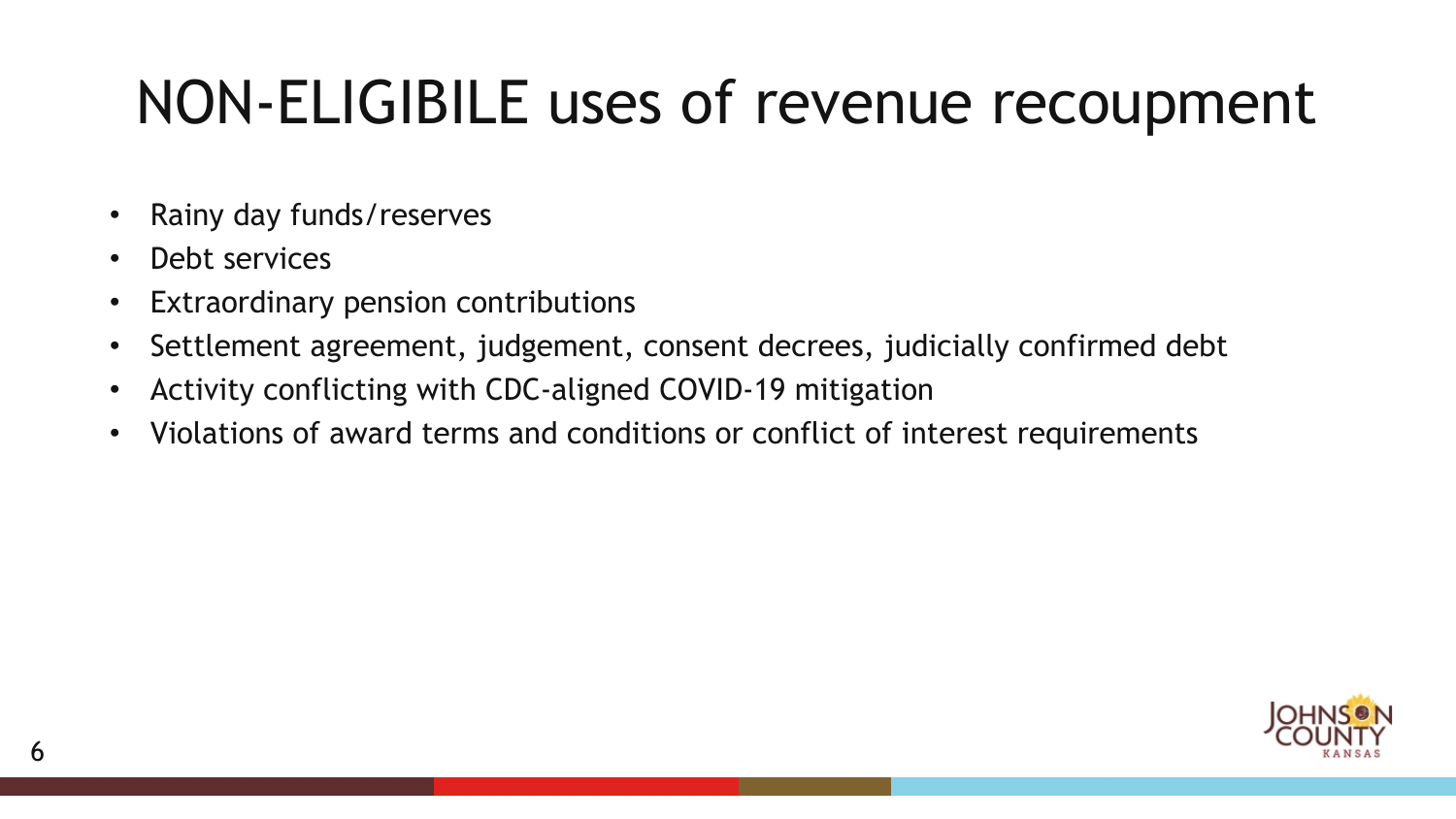## Johnson County Plan

7

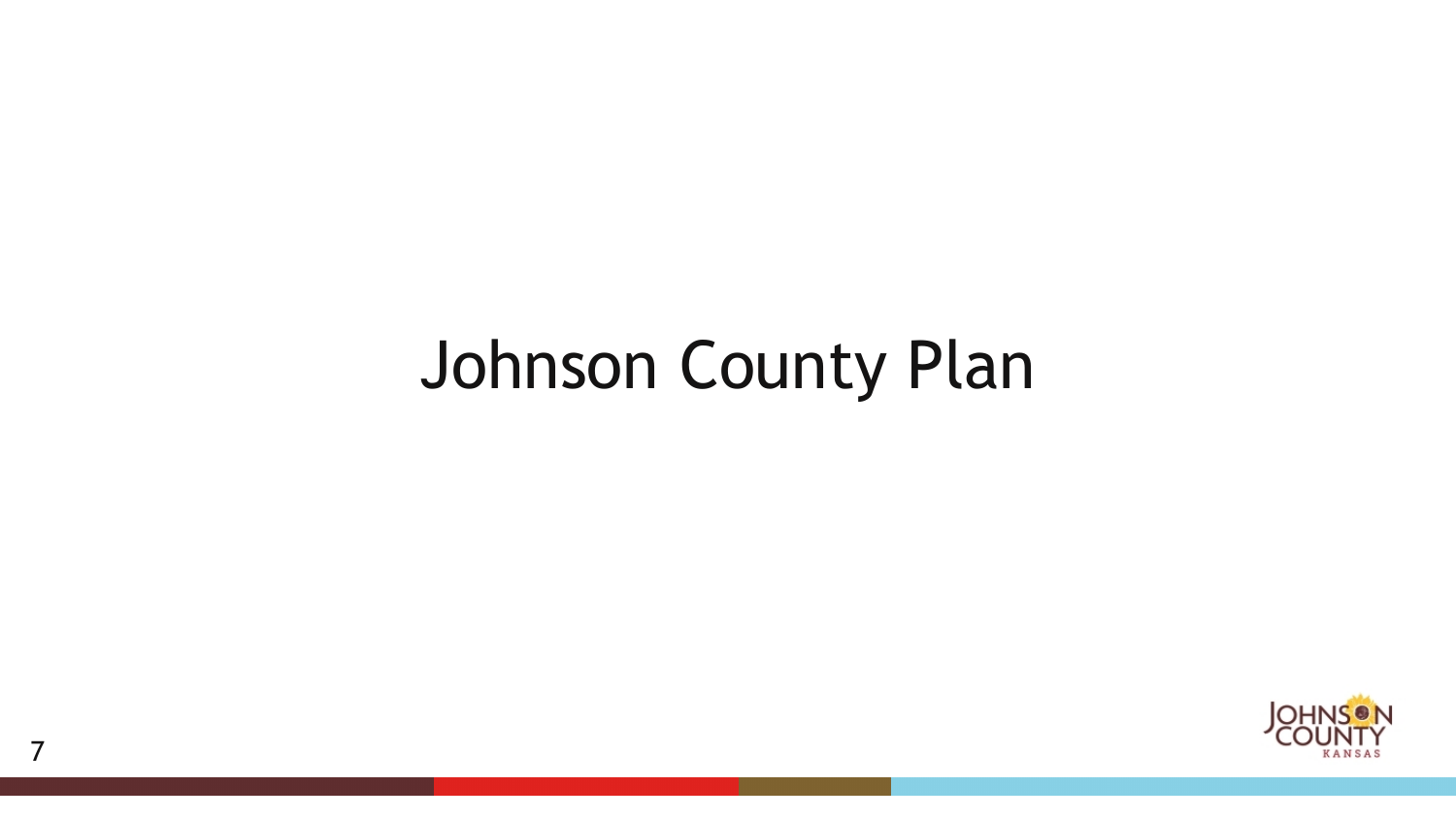

# Direct Community Investment - \$31,410,936

Total = \$117,009,332

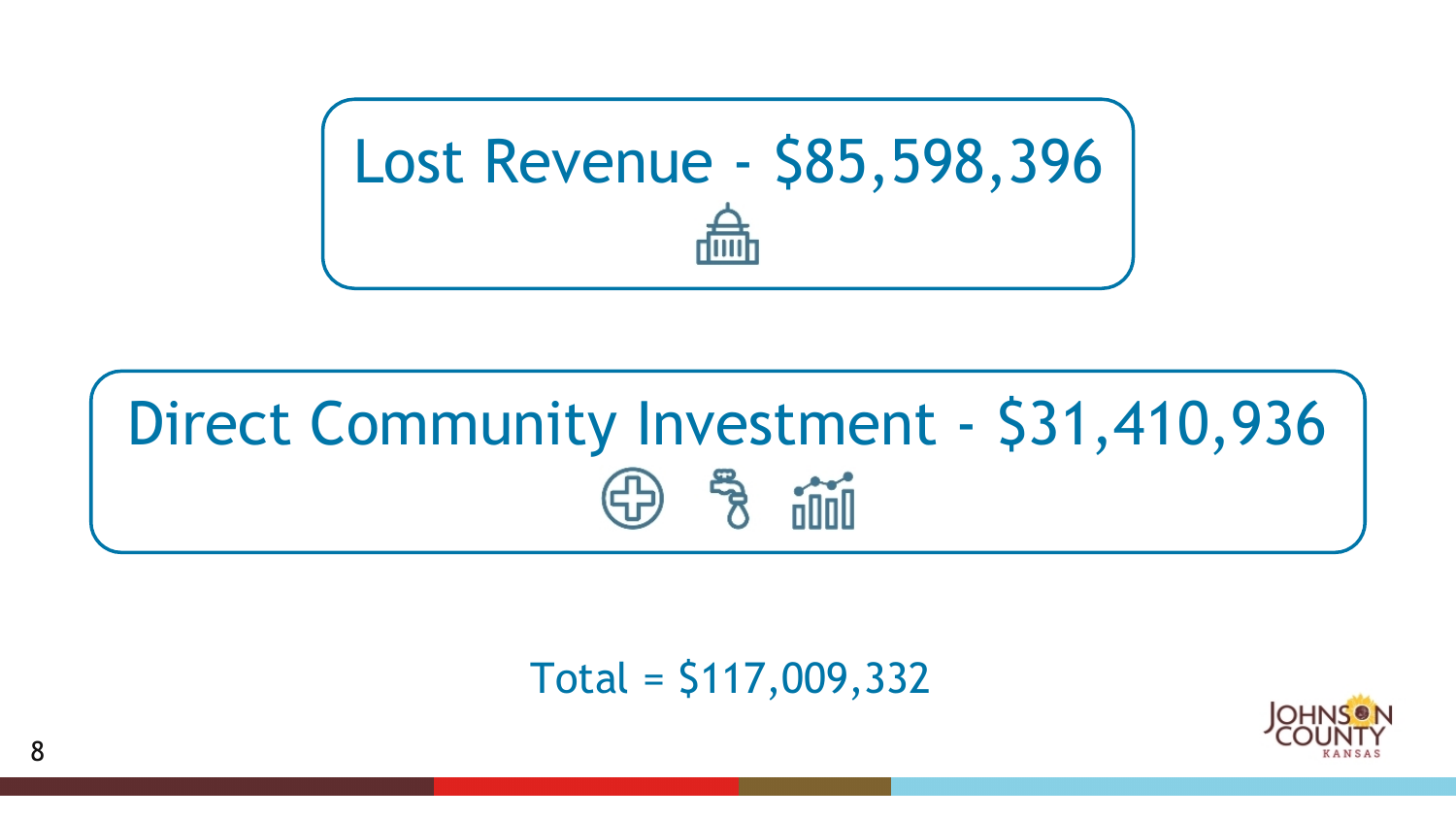## One-Time Community Investments

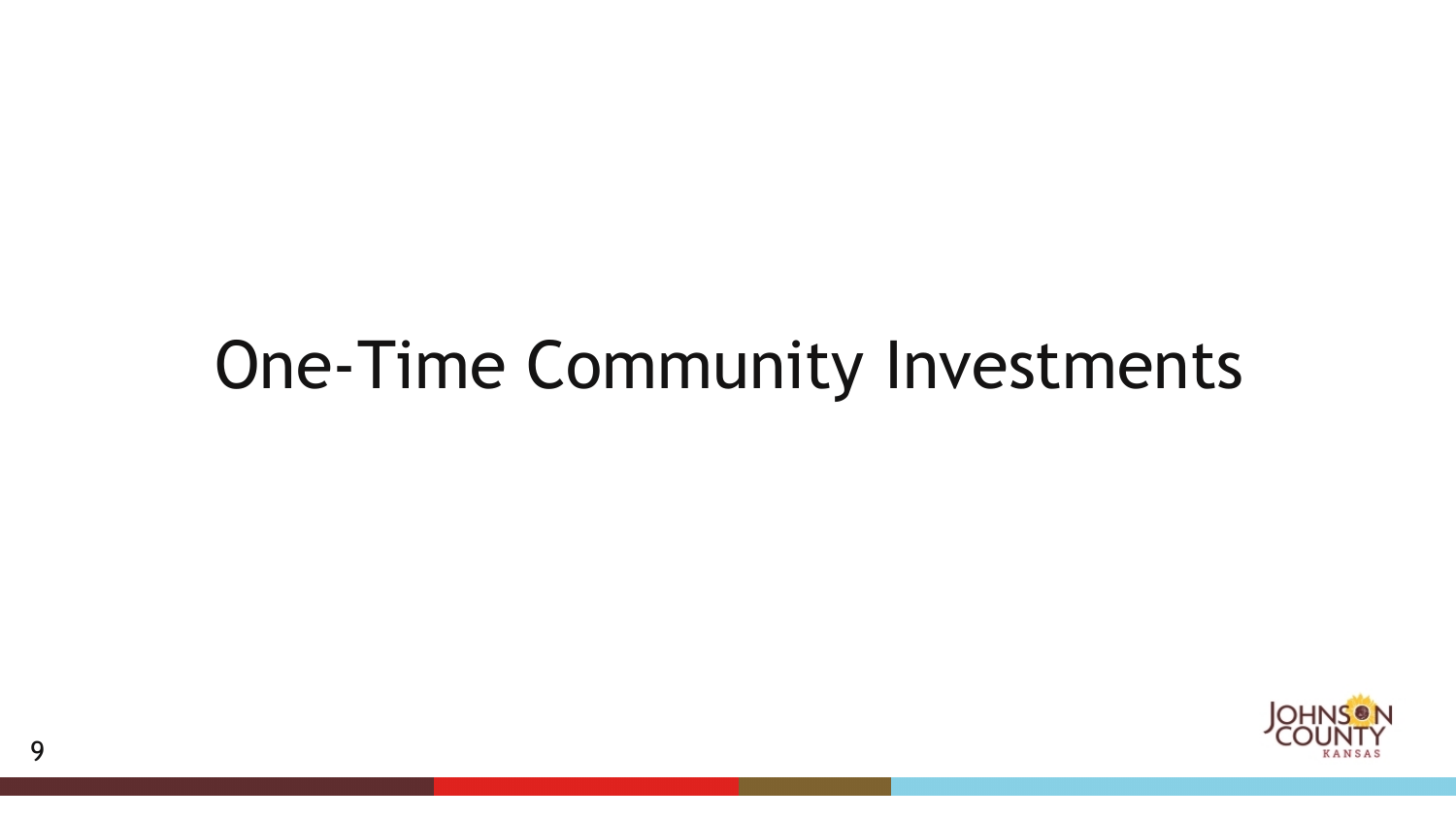### Direct Community Investment - \$31,410,936

### **Public Health = \$5,000,000**

| 1. Expanding the workforce/ Small<br>Business Assistance = $$12,000,000$ | 2. Housing = $$10,805,771$                        | 3. Keeping Our Families &<br>Communities Safe = $$3,605,165$        |
|--------------------------------------------------------------------------|---------------------------------------------------|---------------------------------------------------------------------|
| a. $KU/JCCC/Workforce$ Partnership = $$3,500,000$                        | a. Study = $$60,000$                              | a. Regional Homeland Security<br>Coordinating Committee = $$35,000$ |
| b. $ACJC = $3,500,000$                                                   | b. Utility Assistance = $$100,000$                | b. My RC mobile = $$100,000$                                        |
| c. ECJC = $$5,000,000$                                                   | c. Cold Weather Response = $$180,000$             | c. Midwest Wellness = $$100,000$                                    |
|                                                                          |                                                   | d. MOCSA = $$307,165$                                               |
|                                                                          | d. Project $10/20 = $230,000$                     | e. Food Pantry Support = $$810,000$                                 |
|                                                                          | e. HMIS $=$ \$250,000                             | f. Childcare Licensing Fees = $$253,000$                            |
|                                                                          | f. Energy Efficiency/Septic Program = \$3,985,771 | g. ECJC - Childcare Business Program = $$2,000,000$                 |
|                                                                          | g. Unhoused Solutions Fund = $$6,000,000$         |                                                                     |

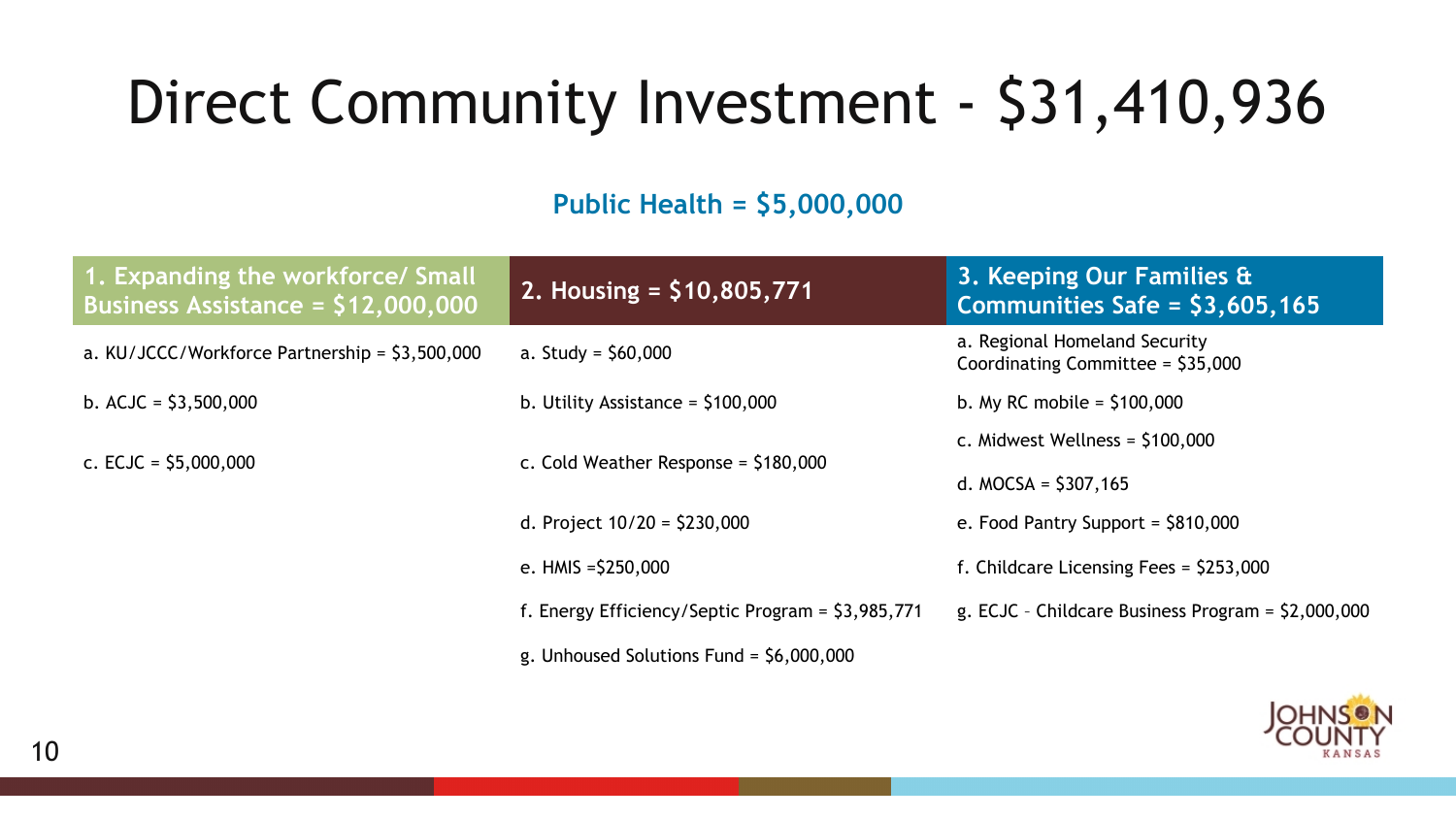# **Lost Revenue** = Countywide Support Fund (CSF)

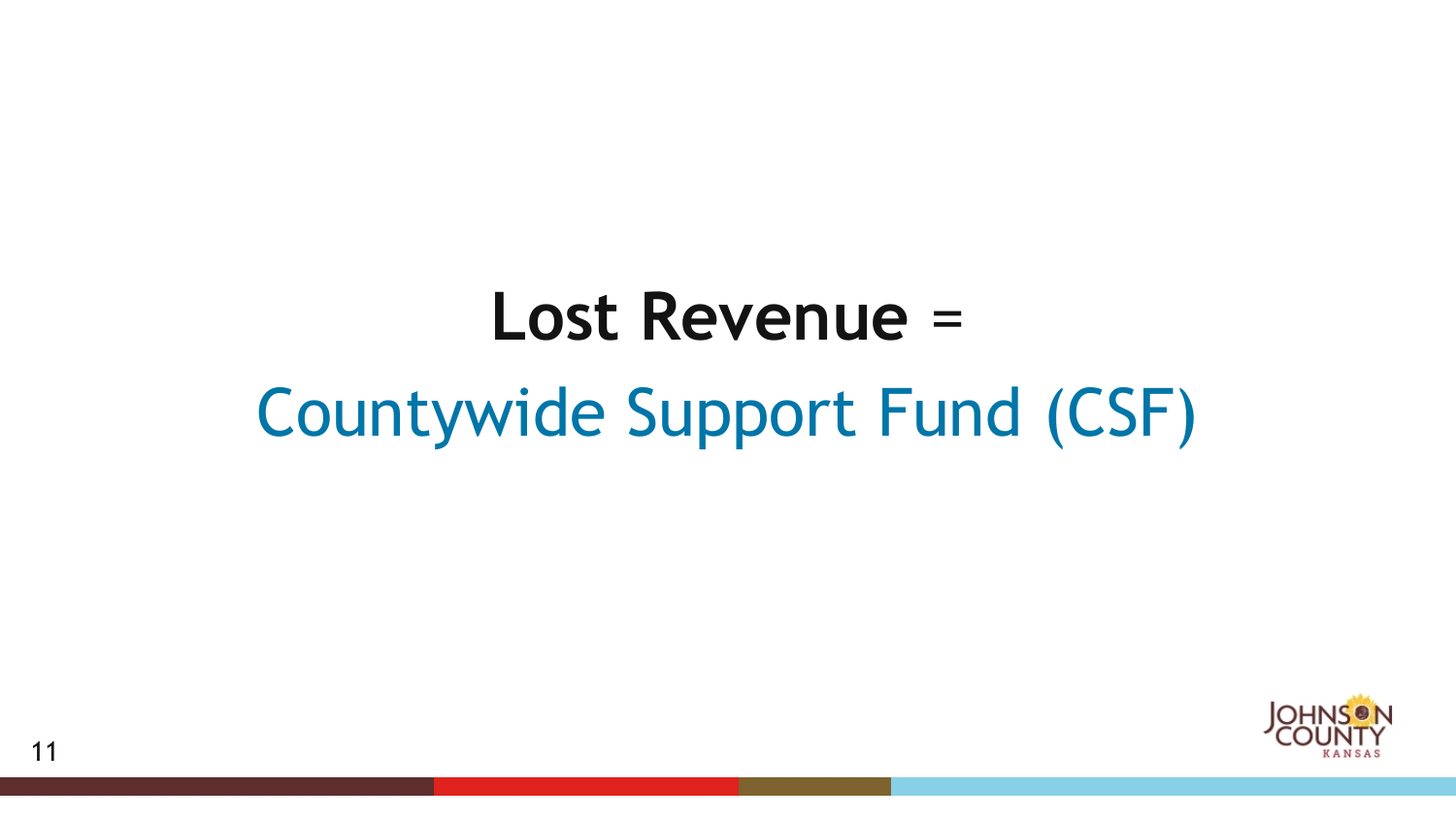

# CSF = **\$85,598,396**